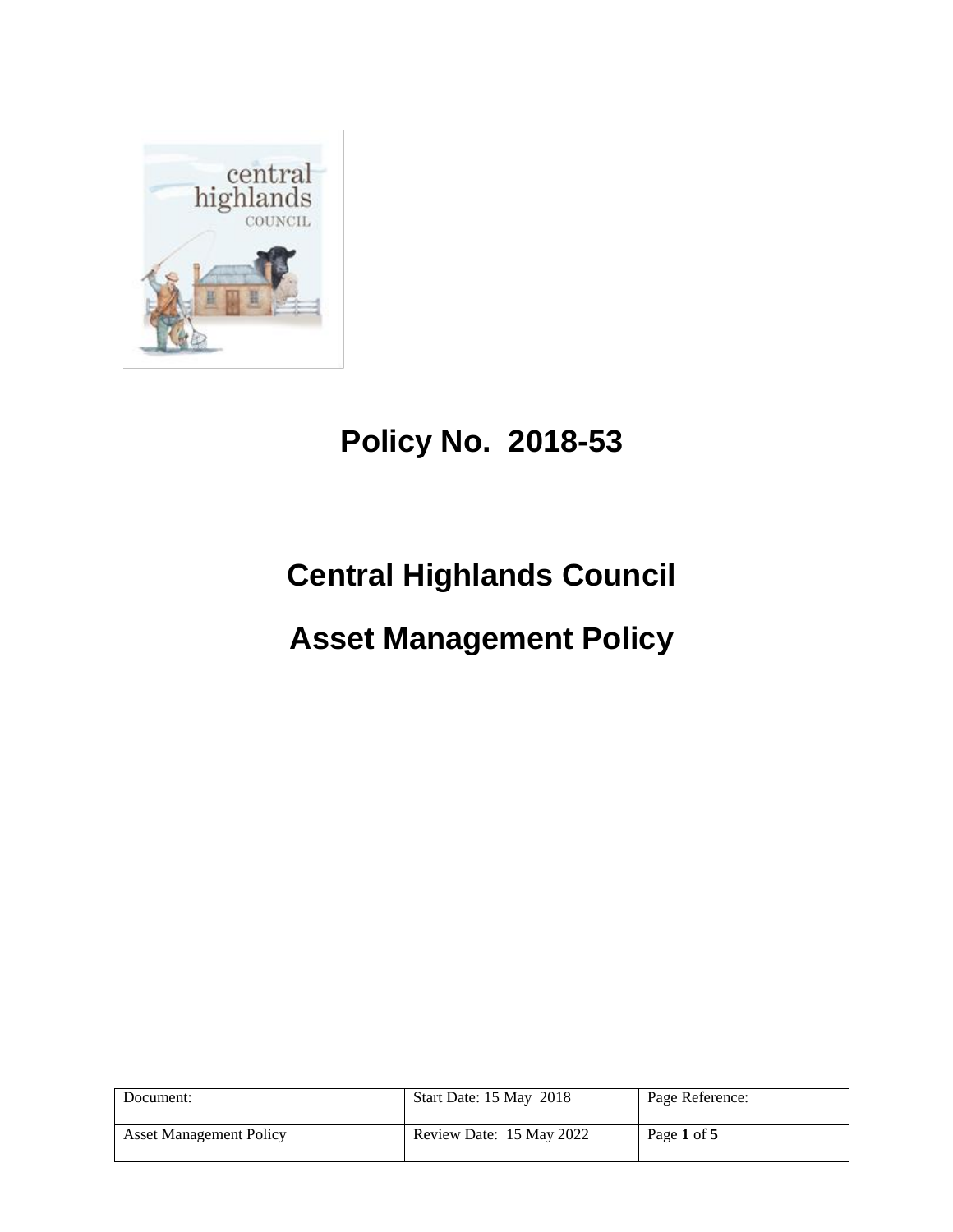- **1.0 Purpose** To set guidelines for implementing consistent asset management processes throughout the Central Highlands Council.
- **2.0 Objective** To ensure provision is made for the long-term replacement of major assets by:
	- Ensuring that Council's services and infrastructure are provided in a sustainable manner, with the appropriate levels of service to residents, visitors and the environment.
	- Safeguarding Council assets including physical assets and employees by implementing appropriate asset management strategies and appropriate financial resources for those assets.
	- Creating an environment where all Council employees take an integral part in the overall management of Council assets by creating and sustaining an asset management awareness throughout the organisation by training and development.
	- Meeting legislative requirements for asset management.
	- Ensuring resources and operational capabilities are identified and responsibility for asset management is allocated.
- **3.0 Scope** This policy applies to all Council activities.

### **4.0 Policy 4.1 Background**

4.1.1 Council is committed to implementing a systematic asset management methodology across all areas of the organisation. This includes ensuring that assets are planned, created, operated, maintained, renewed and disposed of in accordance with Council's priorities for service delivery.

4.1.2 Council owns and uses a significant quantity of noncurrent assets to support its core business of delivery of service to the community.

4.1.3 Asset management practices impact directly on the core business of the organisation and appropriate asset management is required to achieve our strategic service delivery objectives.

| Document:                      | Start Date: 15 May 2018  | Page Reference: |
|--------------------------------|--------------------------|-----------------|
| <b>Asset Management Policy</b> | Review Date: 15 May 2022 | Page 2 of 5     |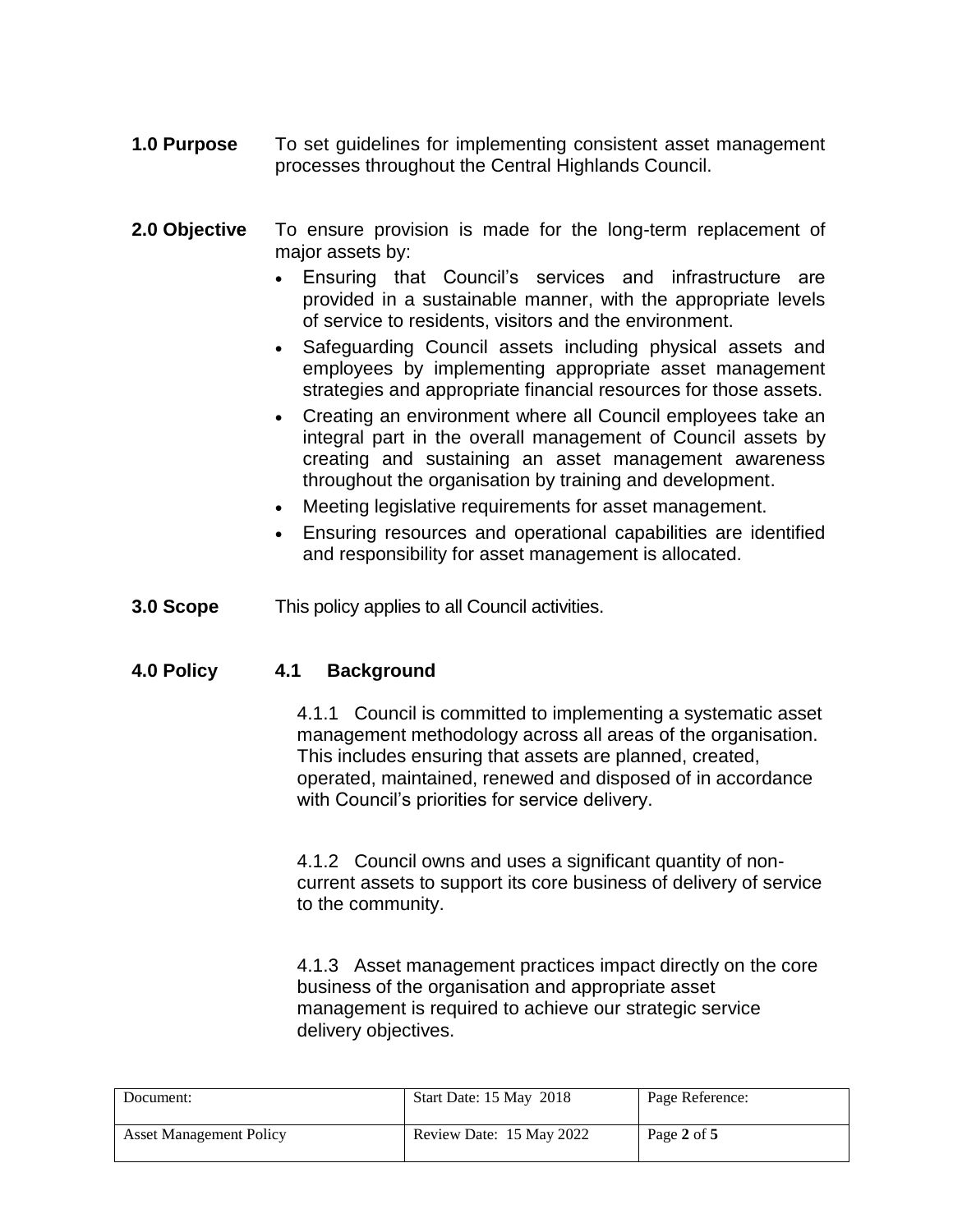4.1.4 A strategic approach to asset management will ensure that the Council delivers an appropriate level of service through its assets. This will provide positive impact on;

- Members of the public and staff;
- Council's financial position;
- The ability of Council to deliver the expected level of service and infrastructure;
- The political environment in which Council operates; and
- The legal liabilities of Council.

### **4.2 Principles**

4.2.1 A consistent Asset Management Strategy must exist for implementing appropriate asset management throughout all Departments of Council.

4.2.2 Relevant legislative requirements together with political, social and economic environments are to be taken into account in asset management.

4.2.3 Asset management principles will be integrated within existing planning and operational processes to meet the required level of service in the most effective and efficient manner now and into the future.

4.2.4 Asset Management Plans will be developed for major service/asset categories

4.2.5 An inspection regime will be used as part of asset management to ensure agreed service levels are maintained and to identify asset renewal priorities.

4.2.6 Asset renewals required to meet agreed service levels and identified in adopted asset management plans and long term financial plans will form the basis of annual budget estimates.

| Document:                      | Start Date: 15 May 2018  | Page Reference: |
|--------------------------------|--------------------------|-----------------|
| <b>Asset Management Policy</b> | Review Date: 15 May 2022 | Page 3 of 5     |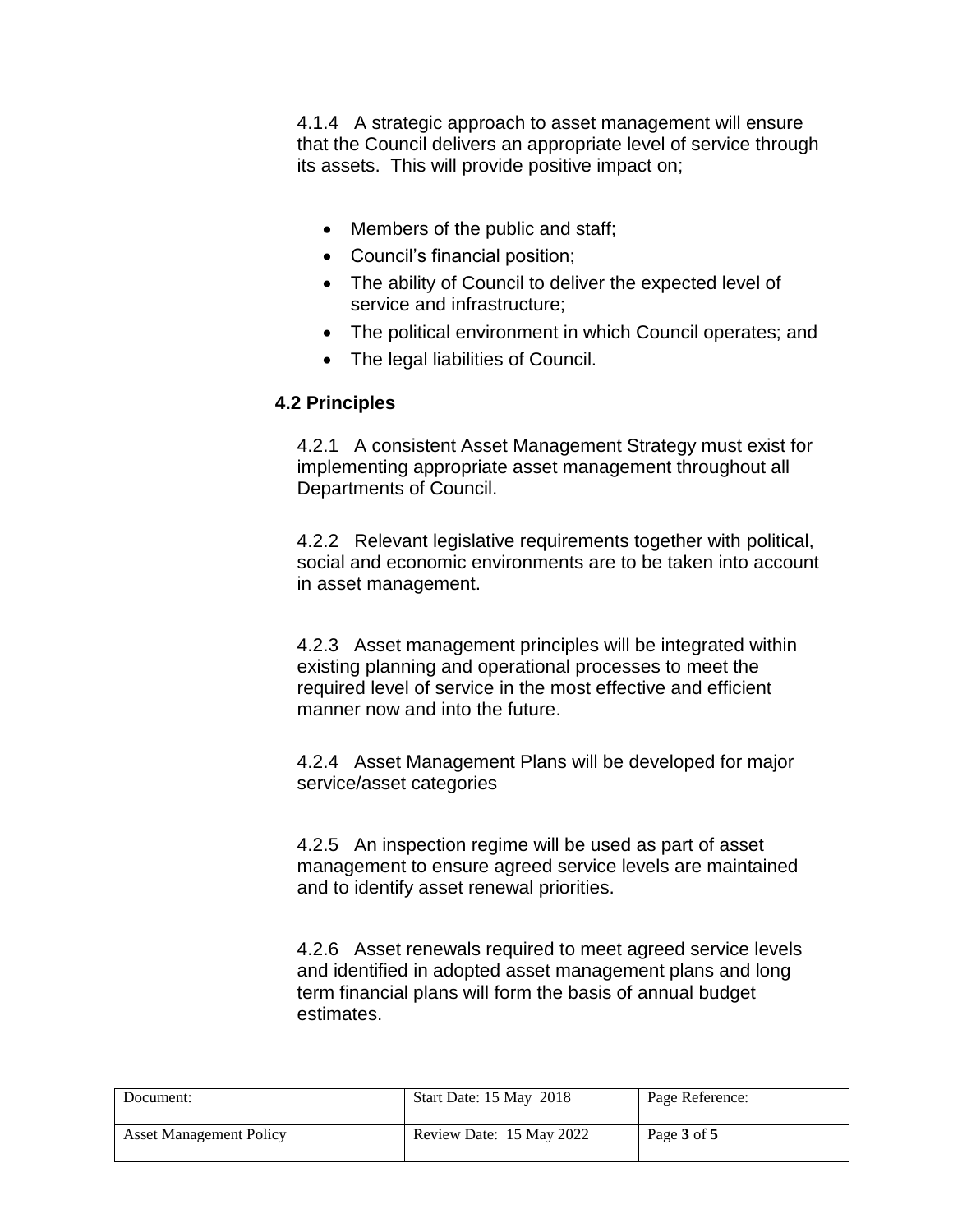4.2.7 Service levels agreed through the budget process and defined in adopted Asset Management Plans will be fully funded in the annual budget estimates.

4.2.8 Asset renewal plans will be prioritised and implemented progressively based on agreed service levels and the effectiveness of the current assets to provide that level of service.

4.2.9 Systematic and cyclic reviews will be applied to all asset classes and are to ensure that the assets are managed, valued and depreciated in accordance with appropriate and applicable Australian Standards.

4.2.10 Future life cycle costs will be reported and considered in decisions relating to new services and assets and upgrading of existing services and assets.

4.2.11 Future service levels will be determined in consultation with the community.

4.2.12 Training in asset and financial management will be provided for councillors and relevant staff.

| Document:                      | Start Date: 15 May 2018  | Page Reference: |
|--------------------------------|--------------------------|-----------------|
| <b>Asset Management Policy</b> | Review Date: 15 May 2022 | Page 4 of 5     |